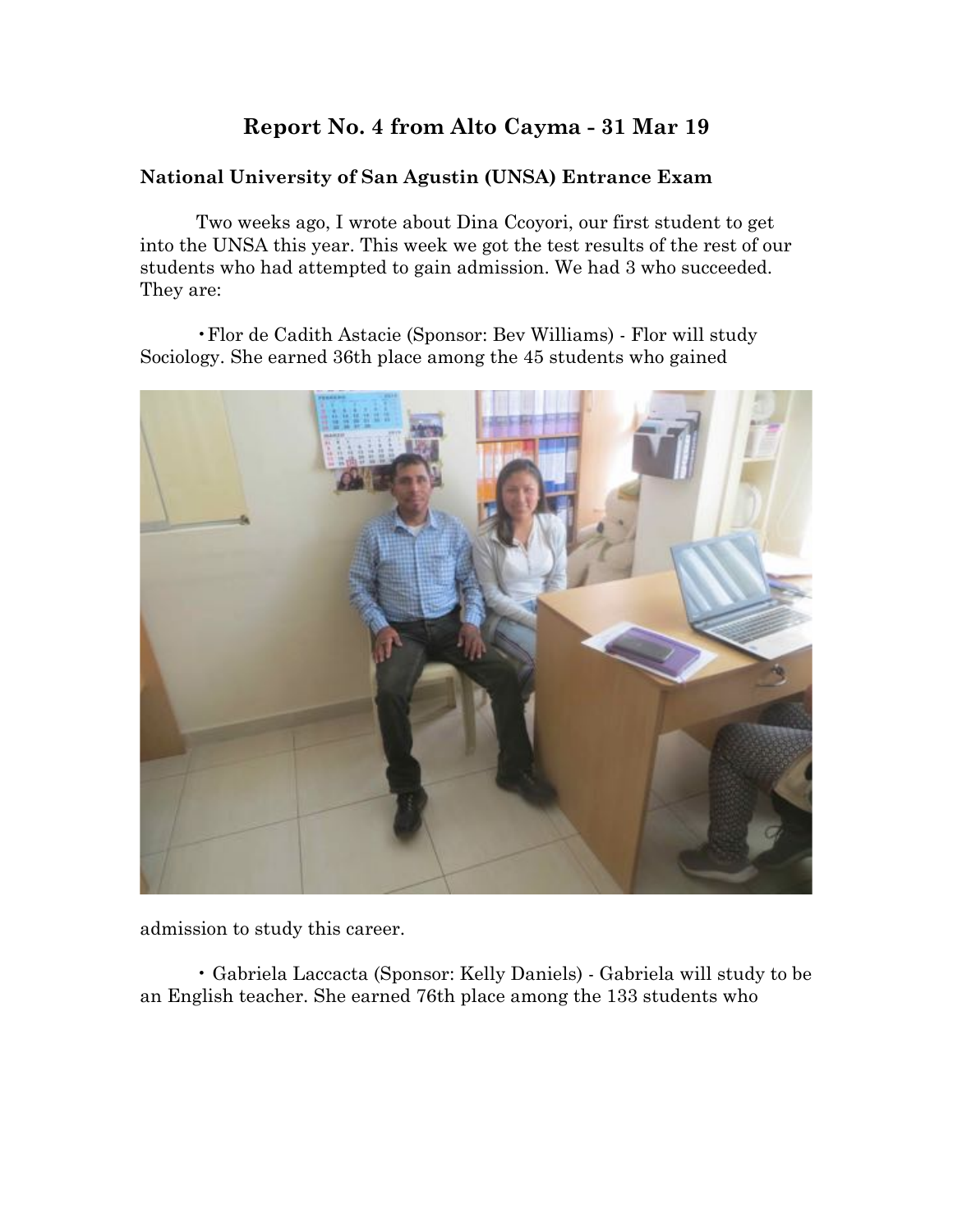

gained admission to study Education.

• Inocencio Soto (Sponsor: None) - Inocencio will study Tourism & Hotel Management. He earned 28th place among the 49 students who gained

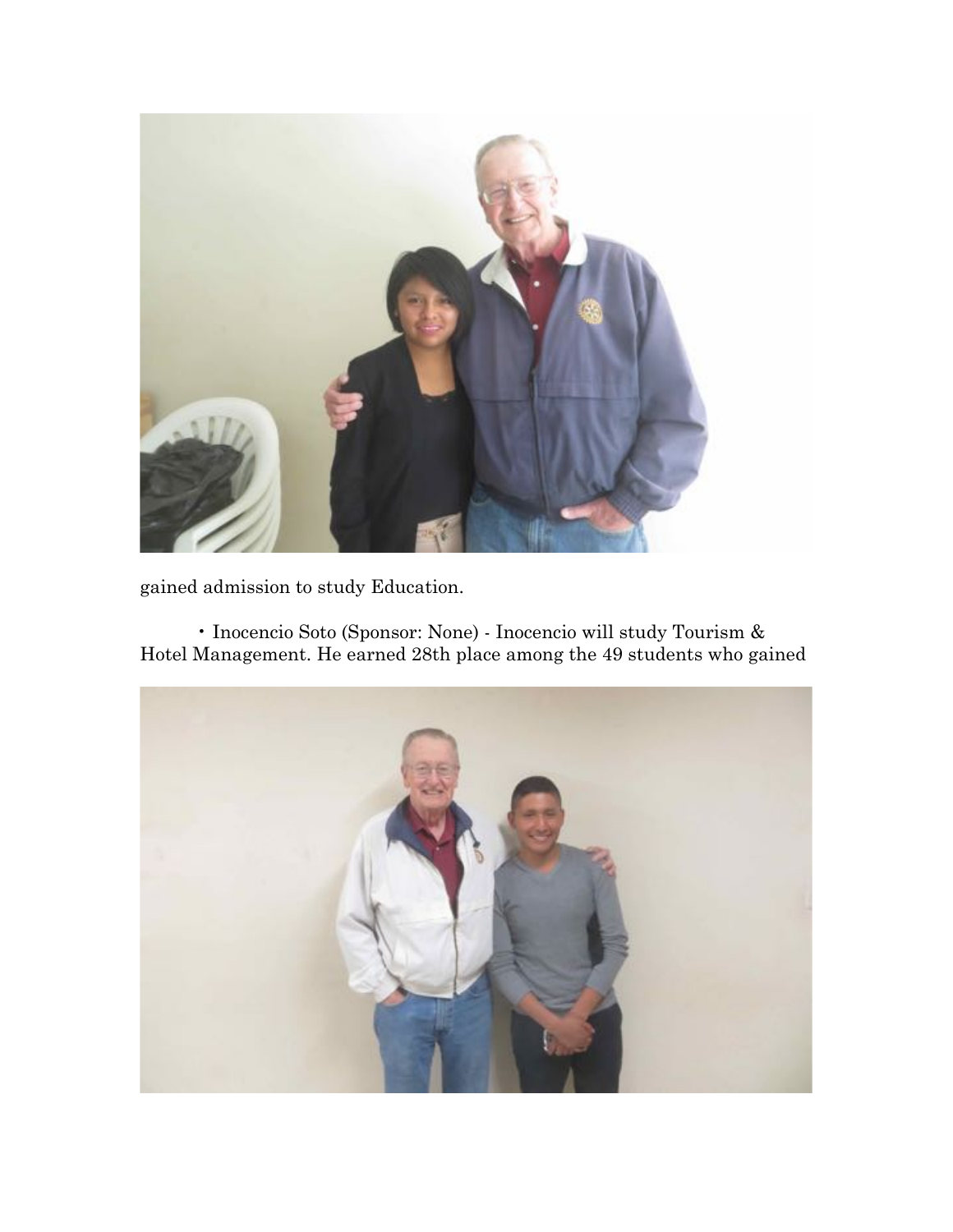admission to study this career.

All 3 of these students graduted from high school in December of 2017, so they've had a whole year to prepare for this exam, studying in one of the academies which exist to serve this need. It's very unusual for anyone to gain admission with less preparation than one year, and many take even longer to achieve success. The academic gulf between the deficient high schools and the demanding university here in Peru is very wide.

Flor de Cadith and Gabriela came into the Salir Adelante student sponsorship program from the Acercándonos program, and brought their sponsors with them. Inocencio was not in the Acercándonos program. He came to us from Father Frank's Aldea (orphanage), and has no sponsor, but needs one. The sponsorship he needs is for \$100 a month, or just \$1,200 a year - not a high price for the life-changing value of a college education. Would anyone out there like to sponsor Inocencio? He will be the first in his family to ever graduate from the university.

#### **Bridge to Opportunity**

Our Bridge to Opportunity program is specifically designed to provide the support our students need for studying in the academy to prepare for the university entrance exam. All our 2018 high school graduates are in this program, plus a select few other students from earlier classes. Ever since the recent exam results came out, we have been meeting with these students to update their plans for their next attempt, or to choose another path.

#### **Letters**

The "ahijados" (sponsorees) are starting to write to their "padrinos" (sponsors) now. If you are a sponsor, and you haven't yet written to your "ahijado", right now would be an excellent time to do it, so you can get your questions answered by return mail. Just e-mail your letter to me.

#### **Mujeres con Esperanza**

Exterior painting on the Jessica Hodgkins Dovi Community Center, our new building in Mujeres con Esperanza, resumed this week, after a delay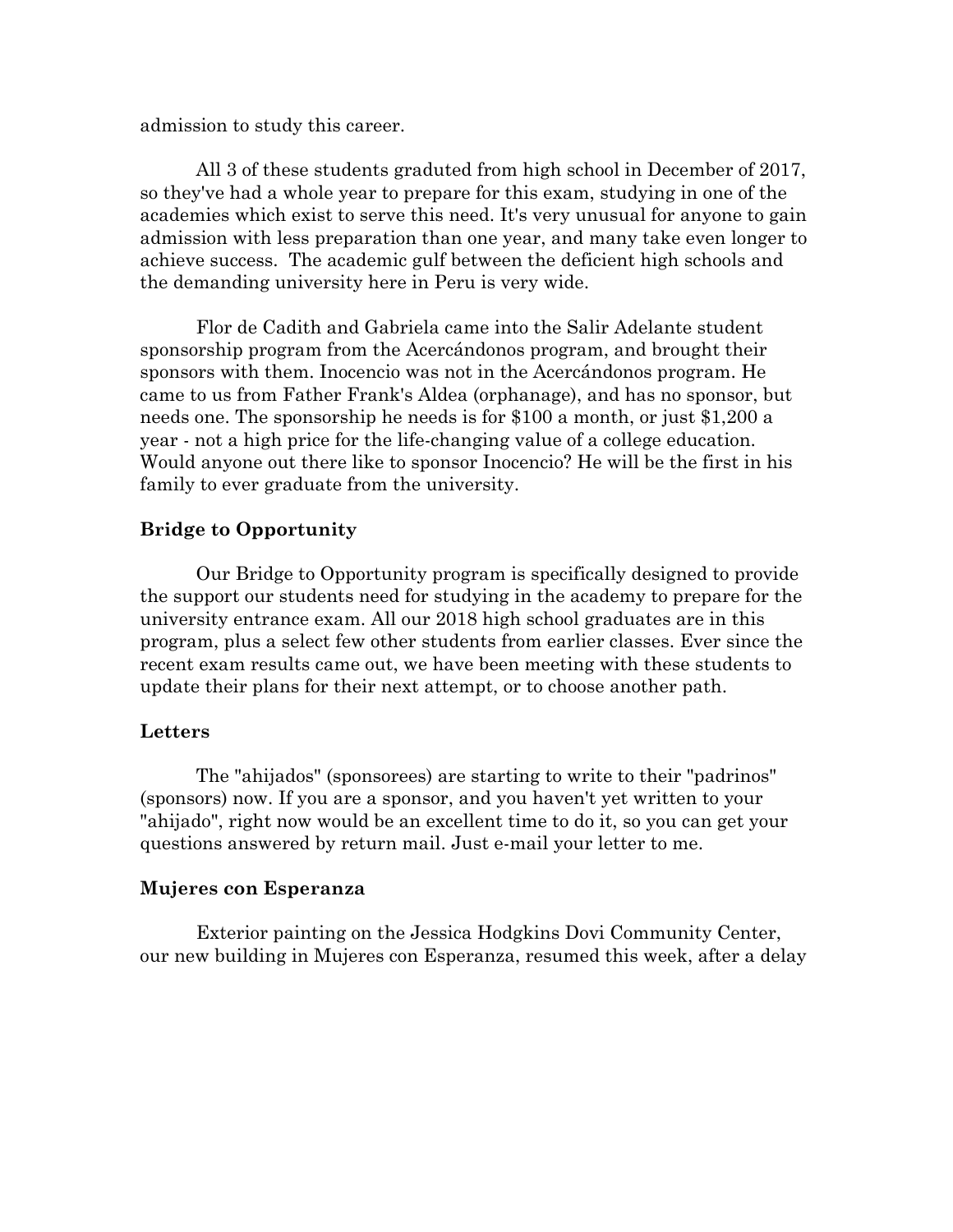

to let the walls dry out from the "last" rains of the rainy season. Of course, as soon as we resumed painting, it rained again, but not enough to cause problems. We are scrambling to get the building looking as nice as possible



for the formal dedication, scheduled for Saturday, April 13.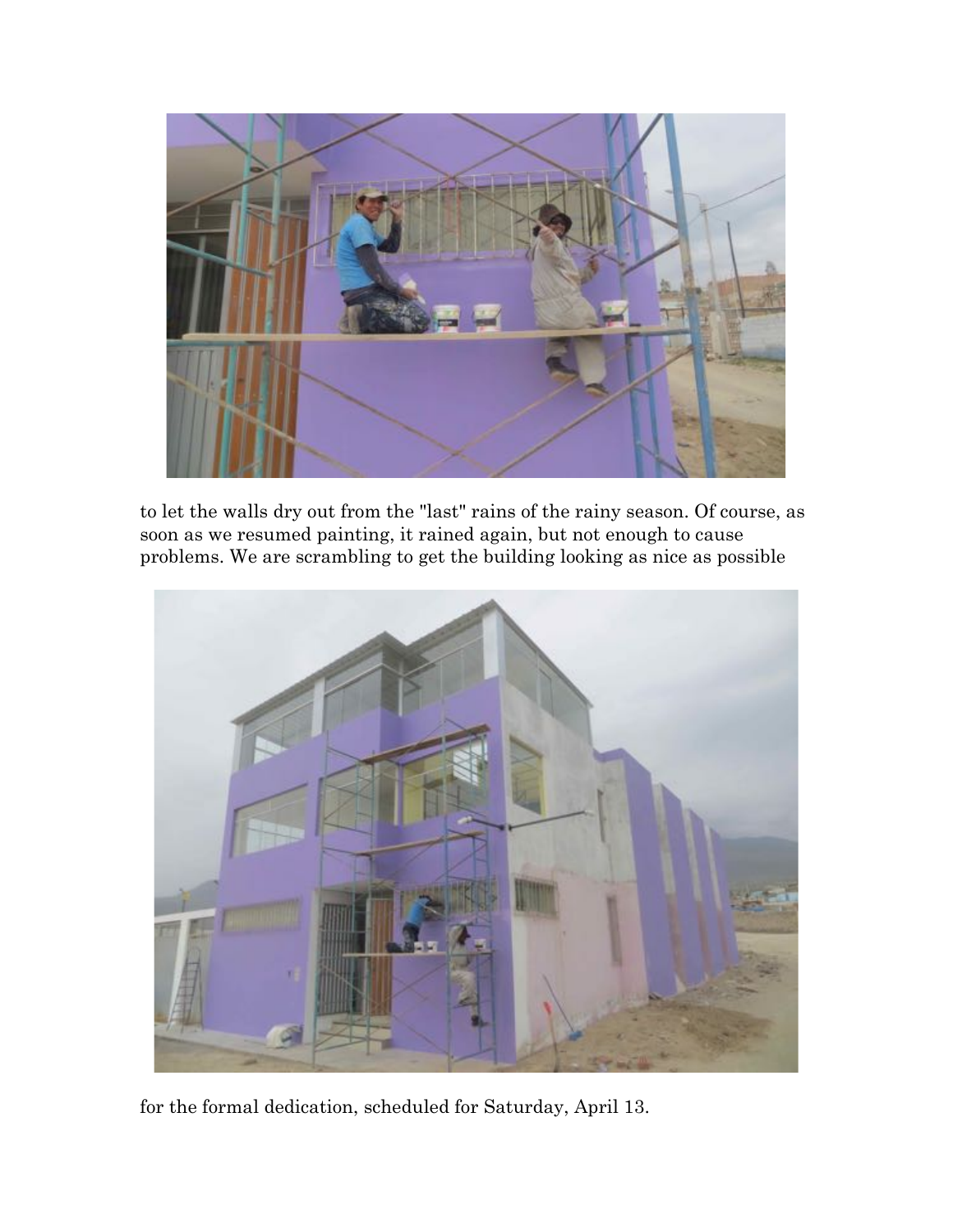### **Rotary**

On Wednesday evening, I spoke to the Ciudad Blanca Rotary Club about the idea of sponsoring a Rotary Community Corps in Mujeres con Esperanza. This would be a standing committee of residents that would assess their own community's needs and then approach Rotary for help, either in the form of grant-funded projects or in other, more direct, aid. We do a lot in Alto Cayma with Rotary support, and we have big plans for the Mujeres con Esperanza community, so I thought it would make sense to establish a permanent, ongoing interface between the two. The members of the Ciudad Blanca club agreed.

# **English Classes**

Carmen continues doing an excellent job teaching the English classes in John's absence. She makes use of every minute, including filling the time while waiting for the slower students to finish an exercise by reviewing the



character traits we're trying to inculcate in all the children we work with.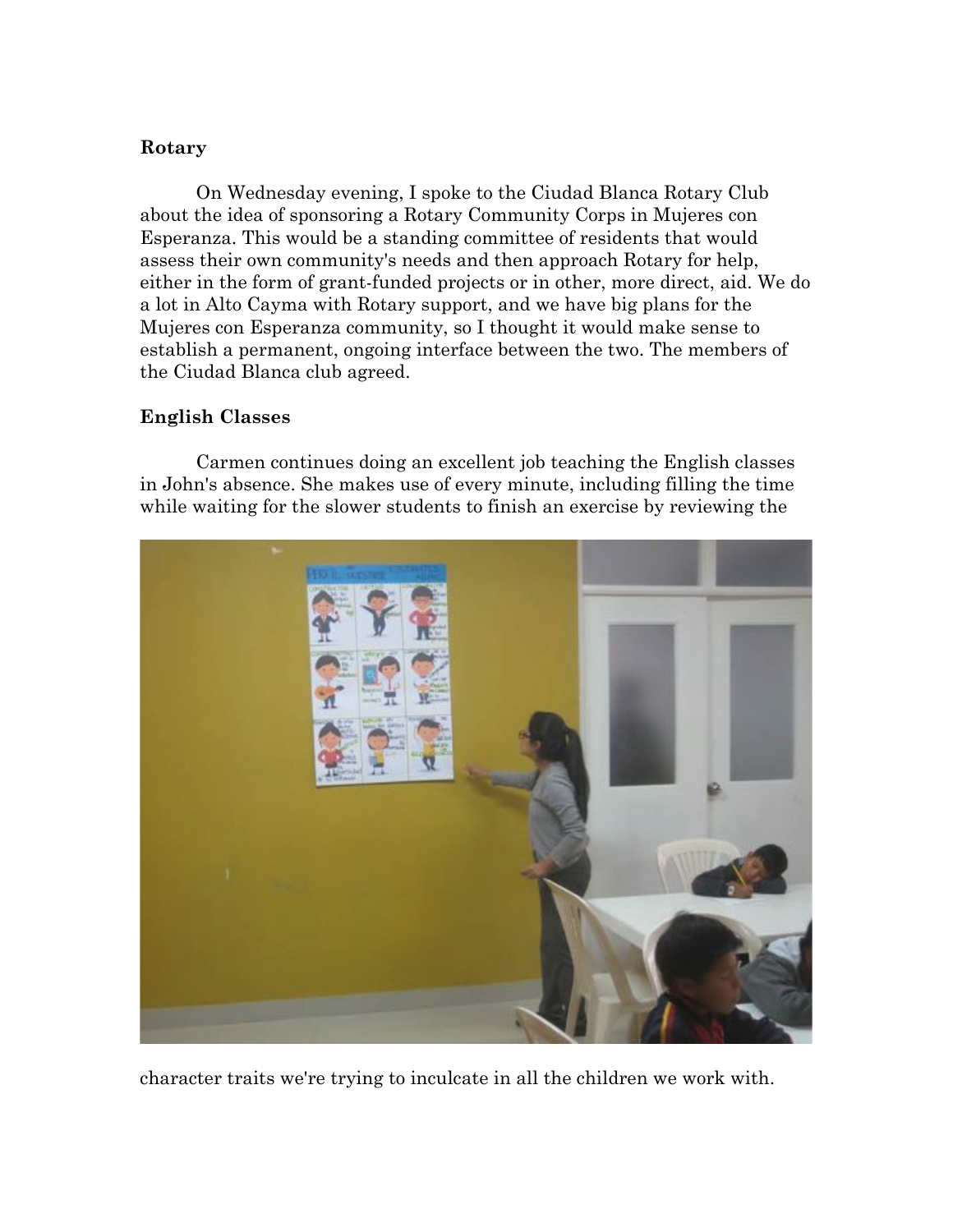### **Blankets**

An anonymous donor has put up a challenge grant to buy blankets for those who need them before the cold weather of June (southern hemisphere



winter) arrives. From now until the end of May, which is 2 full months, every dollar that you donate for blankets will be matched, so instead of buying a blanket for \$10, you can now buy one for \$5, or two for \$10. Just make your check out to Advent Peru Mission Support, with Blankets on the memo line, and mail it to Susan Hartsell, 2900 South Devon St, Charlotte, NC 28213.

# **Kaizen Training**

This week Kaizen trained the management team on creative thinking.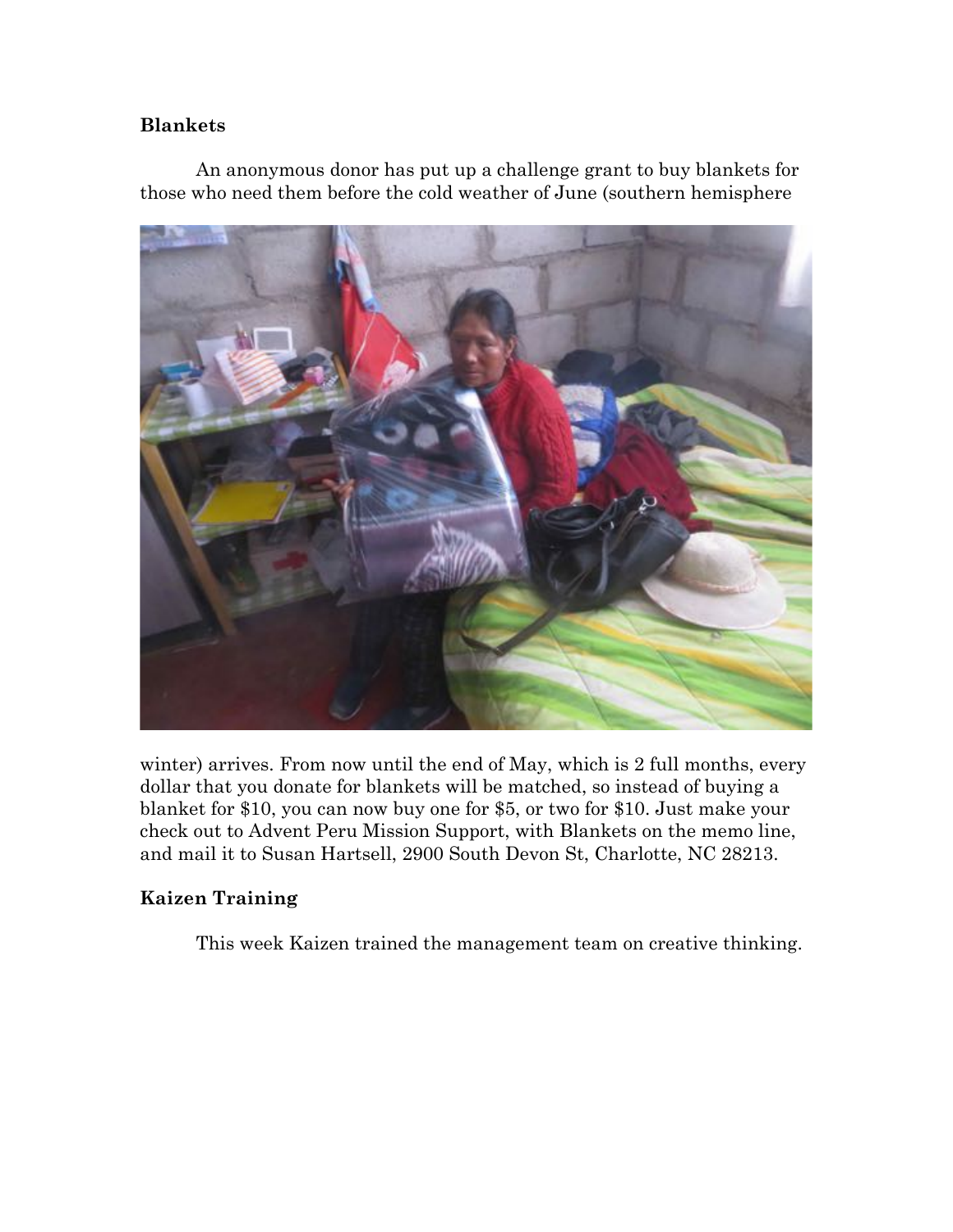

They said that the conscious brain absorbs inputs during the day, and then, when we sleep, the subconscious brain processes that data and comes up with creative solutions to problems. That augers well for me. With all the naps I take, I should be the Champion Creative Thinker of the entire ASAC! :-)

# **An Unusual Funeral**

On Friday, one our most beloved elderly "ahijadas", Sra. Inés, passed away just 3 months short of her 90th birthday. She had been very active into her mid-80s, but was then confined to her home after suffering a broken hip in a fall. One reason this sponsorship was special was because 2 of her grandsons, Juan and Joseph, were in our Salir Adelante student sponsorship program and in our Rotaract club, but the main reason was because Sra. Inés had very special sponsors - the Fifield family of Des Moines, Iowa. All of the members of this family except one had actually come to Alto Cayma to visit Sra. Inés at least once, and most had made multiple visits. Especially anticipated by Sra. Inés were the visits of the Fifields' daughter, Emily, who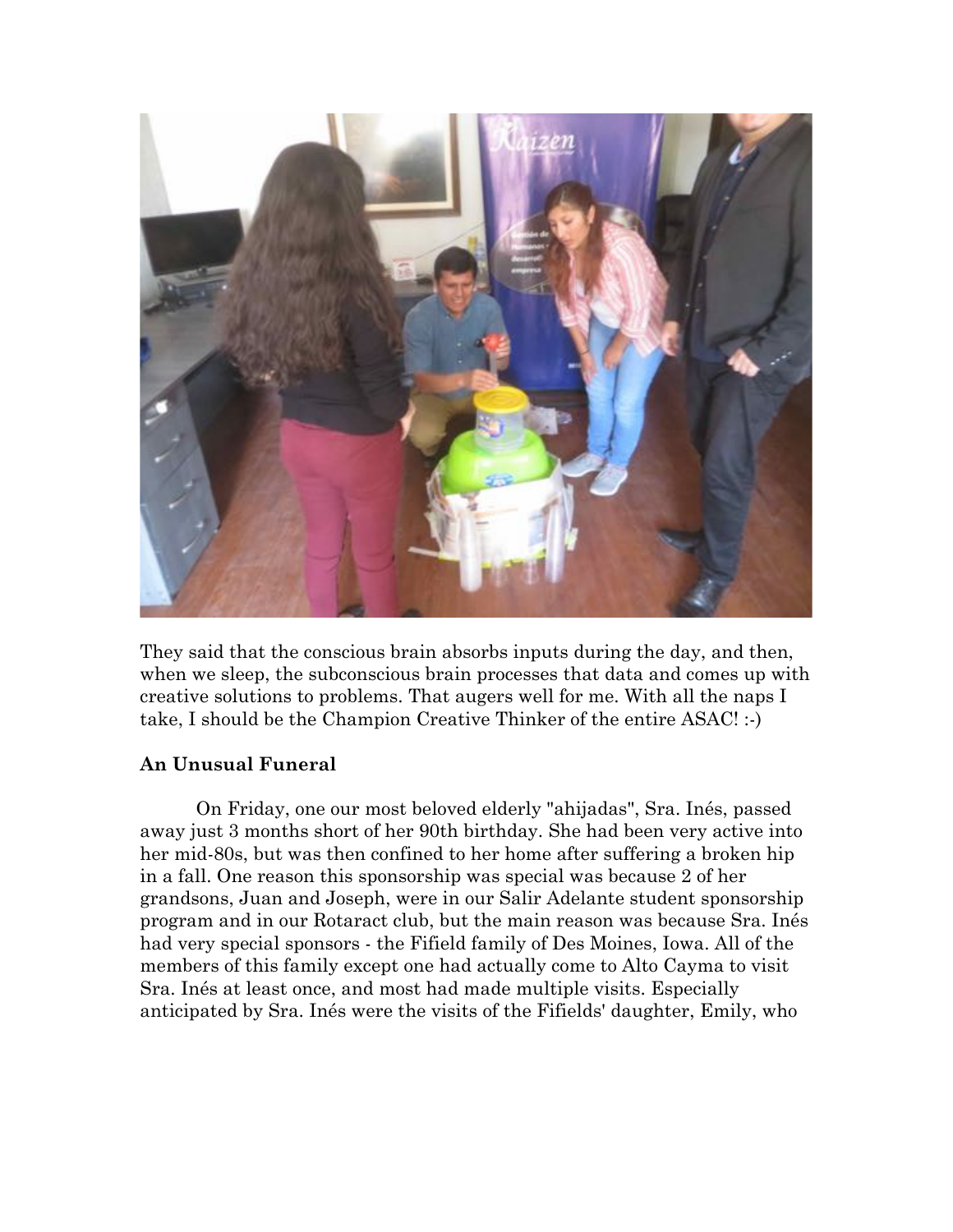

could always make Sra. Inés laugh by exchanging a few words with her in Quechua, the only language in which Sra. Inés was fluent.

Sra. Inés' funeral took place Saturday afternoon, and 6 of us from the ASAC decided to attend. We followed the short procession caravan to the western edge of the city of Arequipa, well past the airport, and then turned left off the main road. We passed briefly through a poor neighborhood and

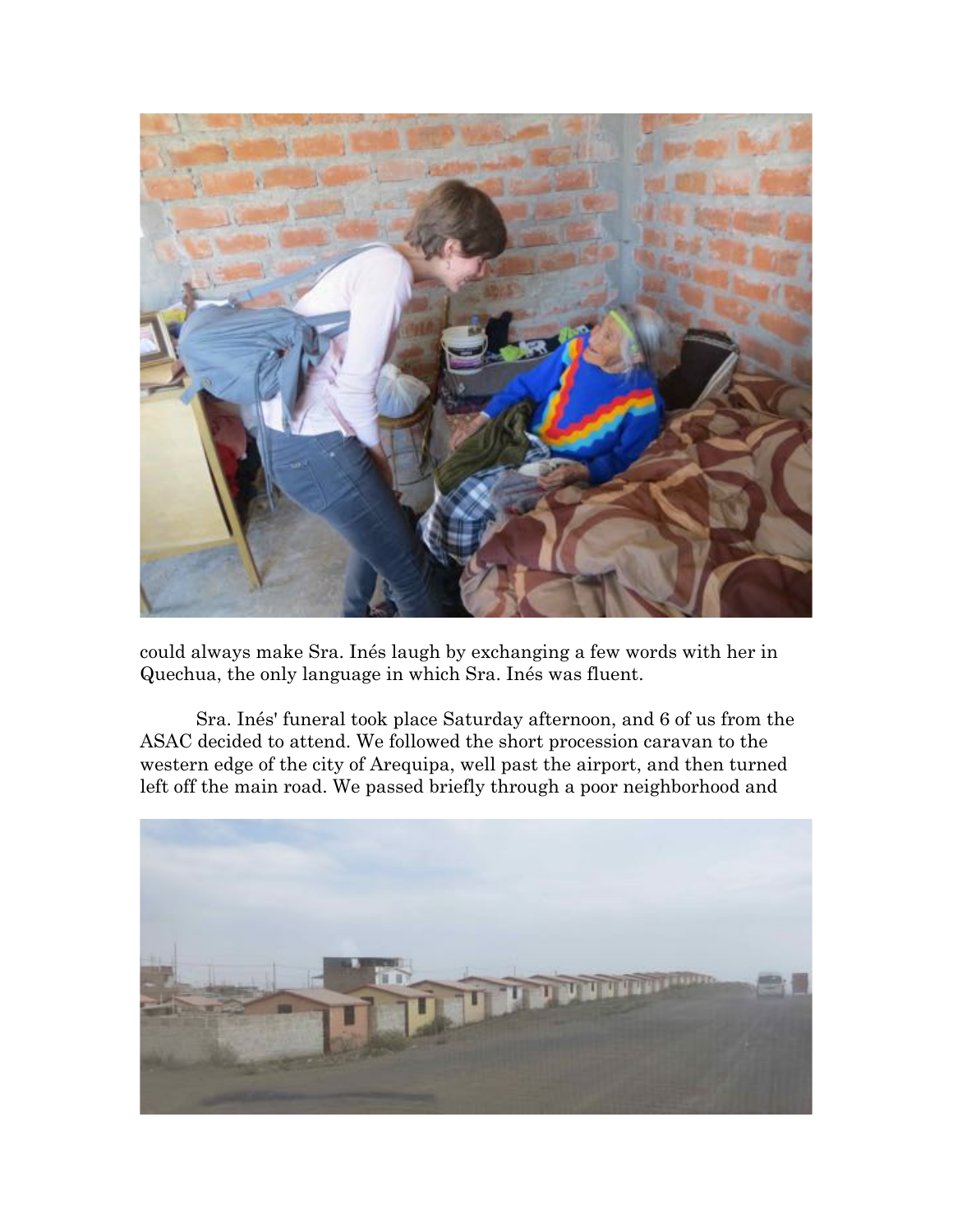then continued out into the desert that surrounds Arequipa. We drove on and on, a good couple of miles over a dirt road, until we finally spied the gateway



to a cemetery on a lonely hilltop in the middle of nowhere, and there Sra.



Inés found her final resting place.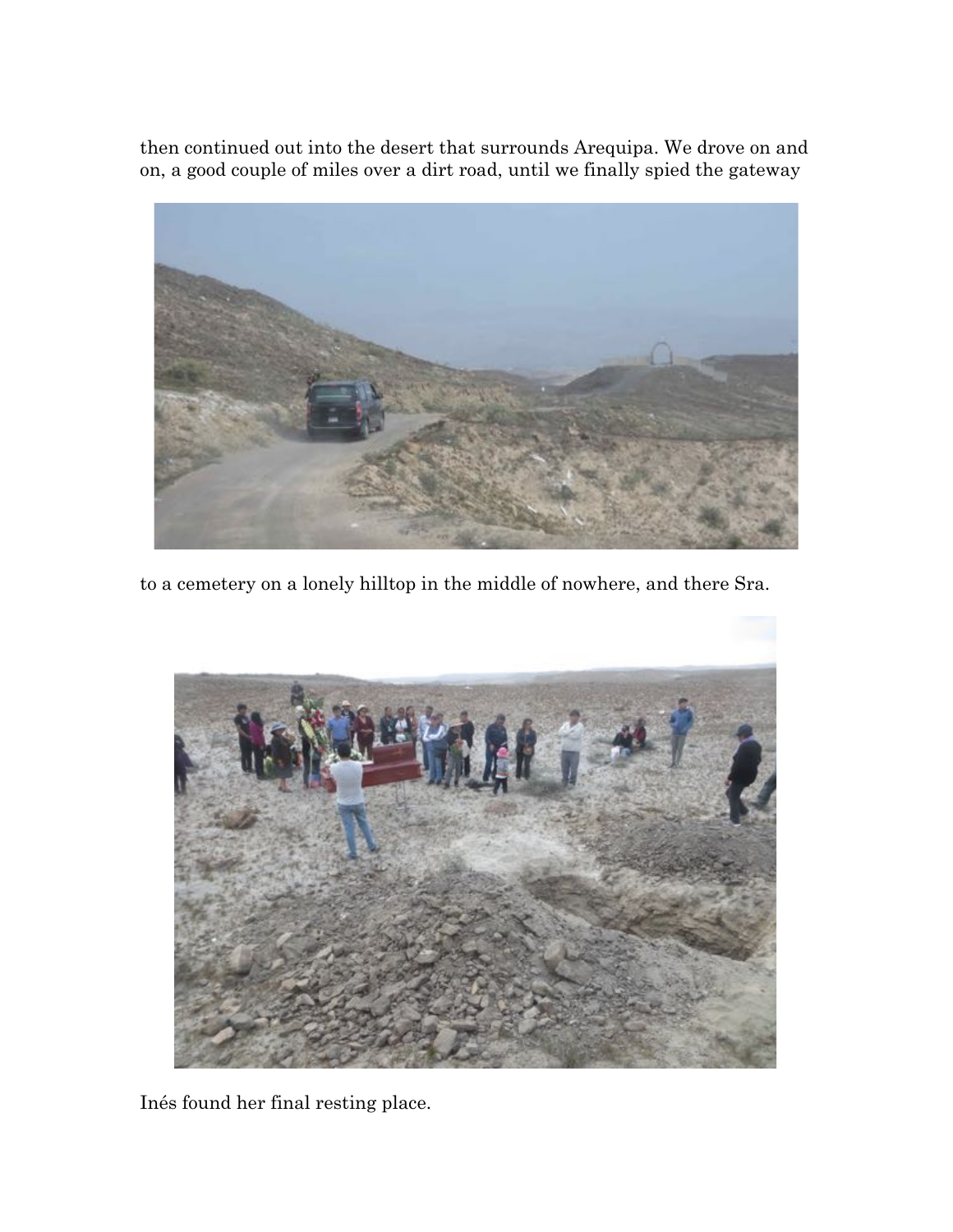The funeral was conducted by Sra. Inés' family members and neighbors. Both of her grandsons spoke with great feeling about how Sra.



Inés had raised them from small children during the 20 or so years that she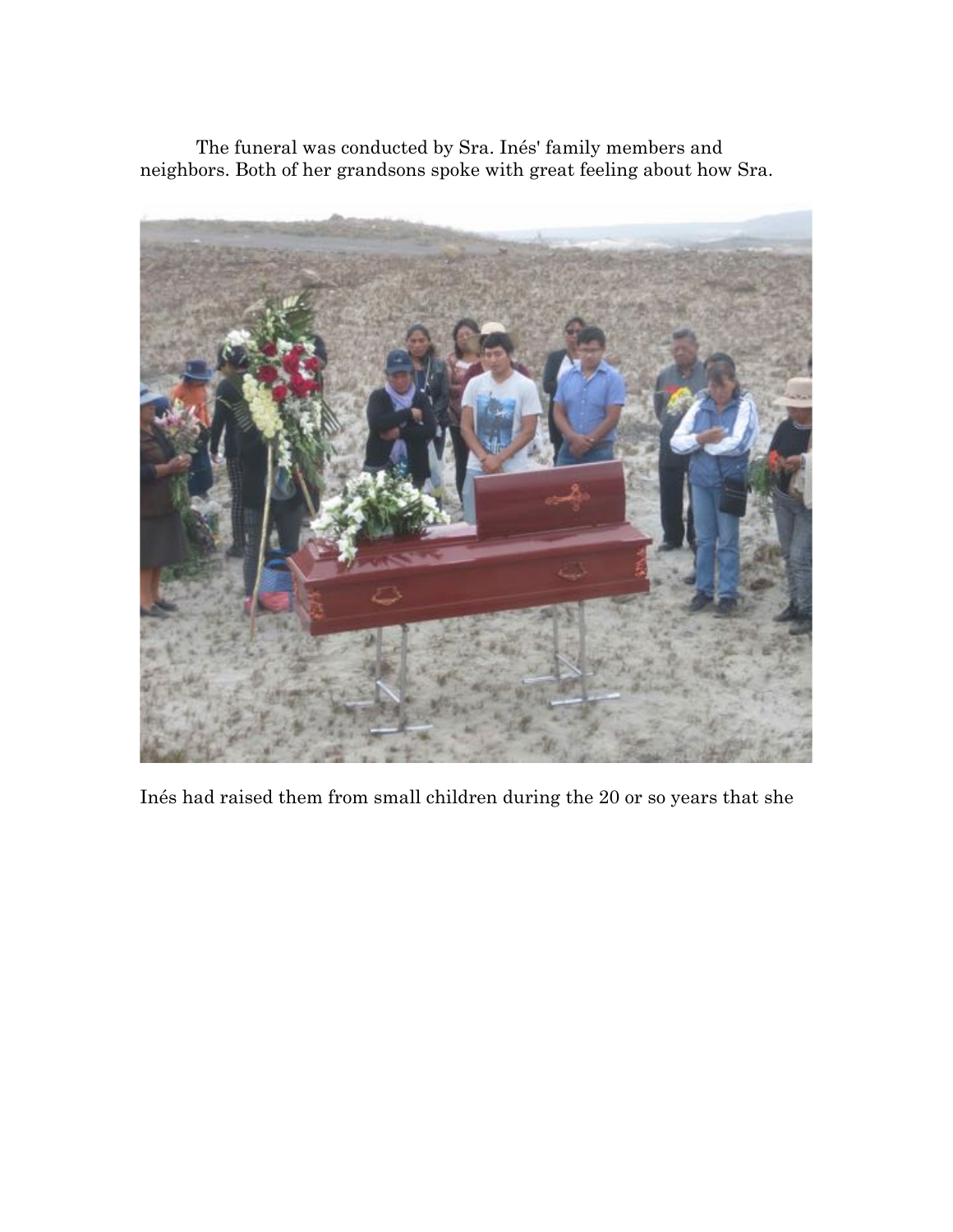

lived with the family. Then the family lowered the casket into the grave, and



everyone took a turn helping to cover it.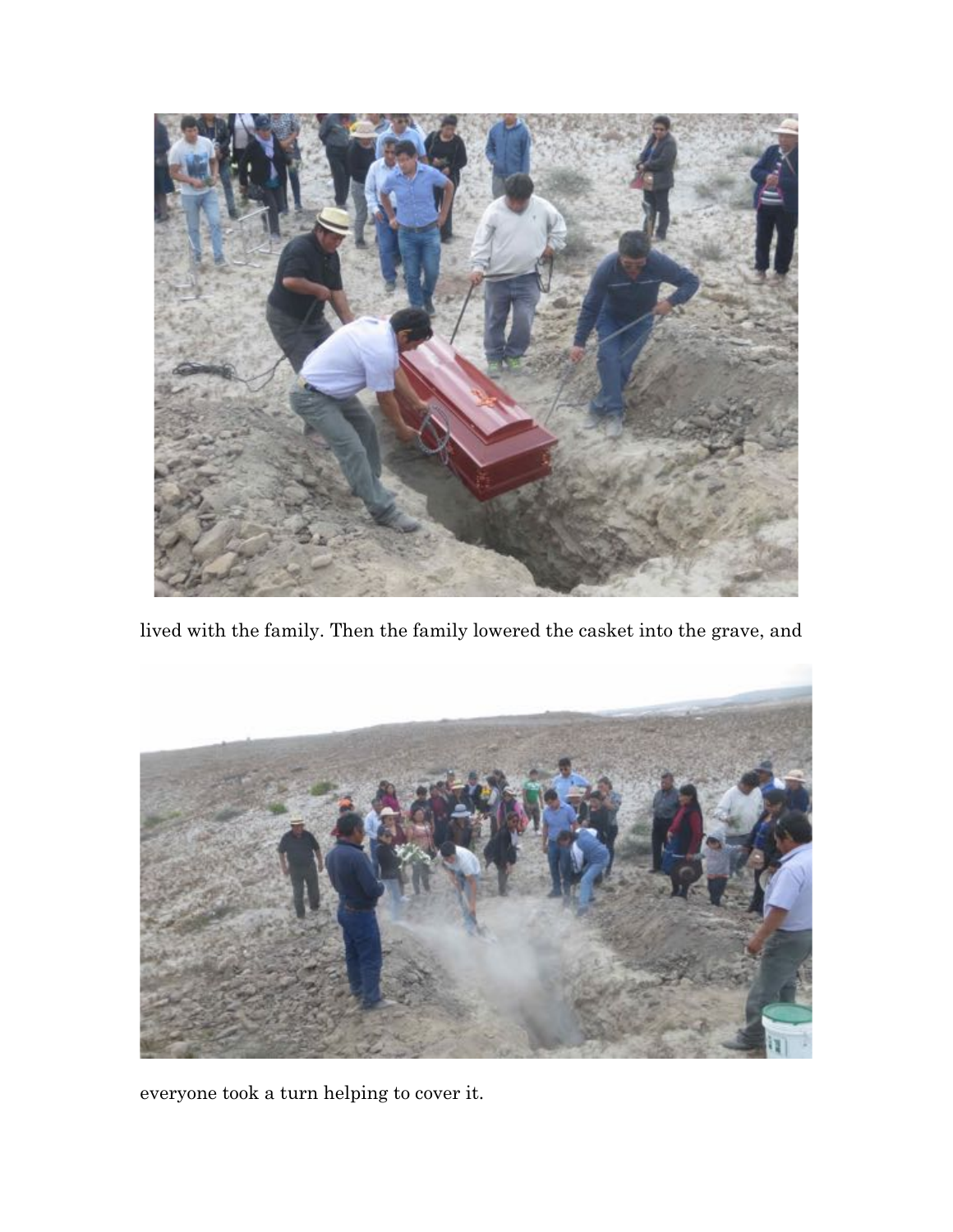Before we left the cemetery, I noticed Juan and Joseph had walked off to another area by themselves. Victor and I followed, and asked them what they were looking for. That's when I found out that just 3 months ago, they



had been in this same cemetery to bury Joseph's father, who had been estranged from the family almost Joseph's entire life. Those are heavy blows for a young man who is still in his early 20's.

# **Capriccio**

By the time we left Sra. Inés' funeral, it was almost 4:00 and we still hadn't had lunch, so we went to a place called Capriccio. Not, not the famous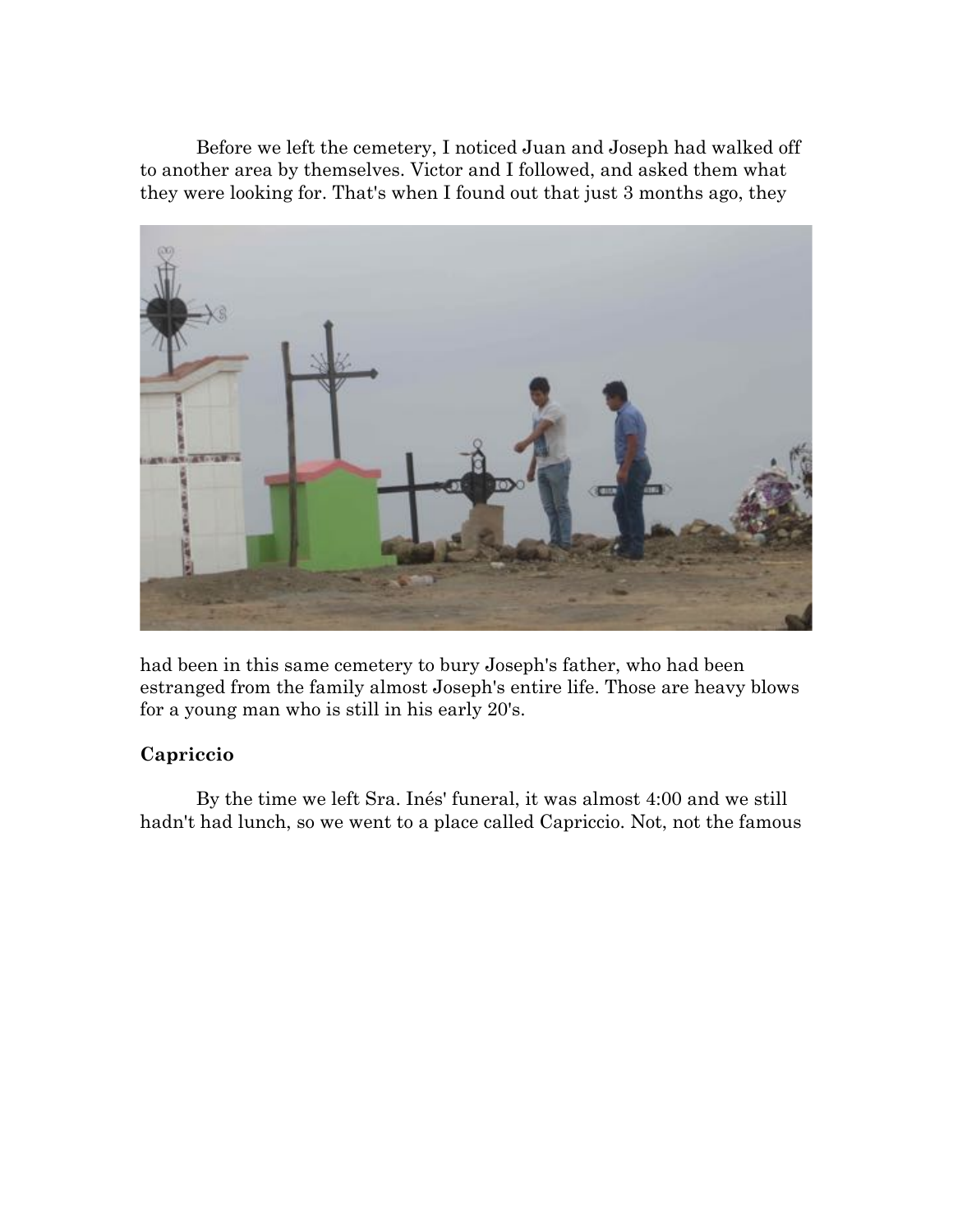

coffee shop downtown that all our visitors love so much. This "Capriccio" was a small "picantería" (a typical Arequipan country restaurant) near the airport. The food was quite good, although Victor did complain a bit about the



skimpy portion size. I think he expected more for his \$6.50. :-)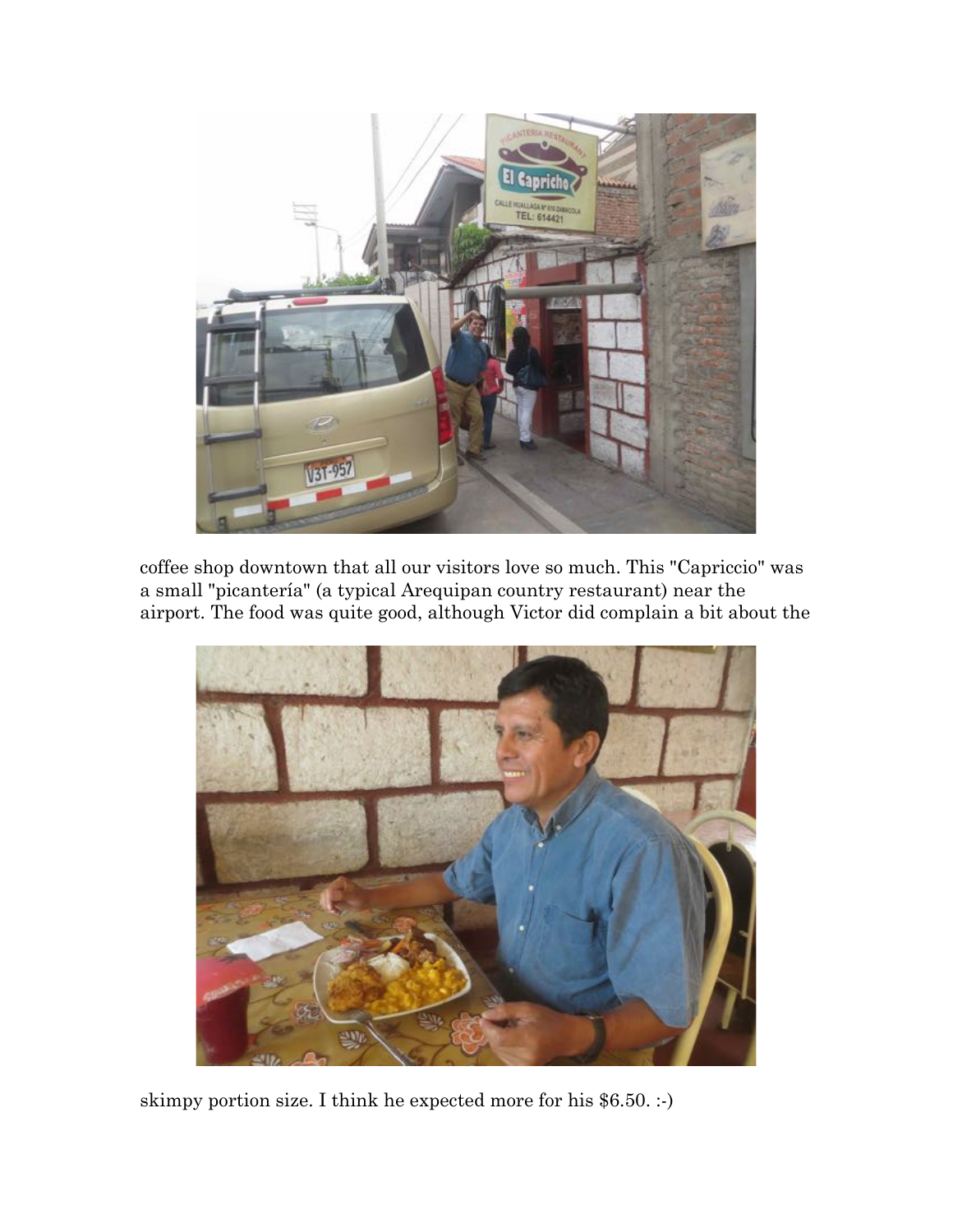#### **Rotaract**

The week finished with the Sunday evening meeting of our Rotaract club. This was an especially upbeat meeting, because it included the induction of 5 new members, bringing the total membership up to 24. Of course, this being Alto Cayma, we had to have a power outage just as the



ceremony was about to begin, so we swore in the new members by the light of